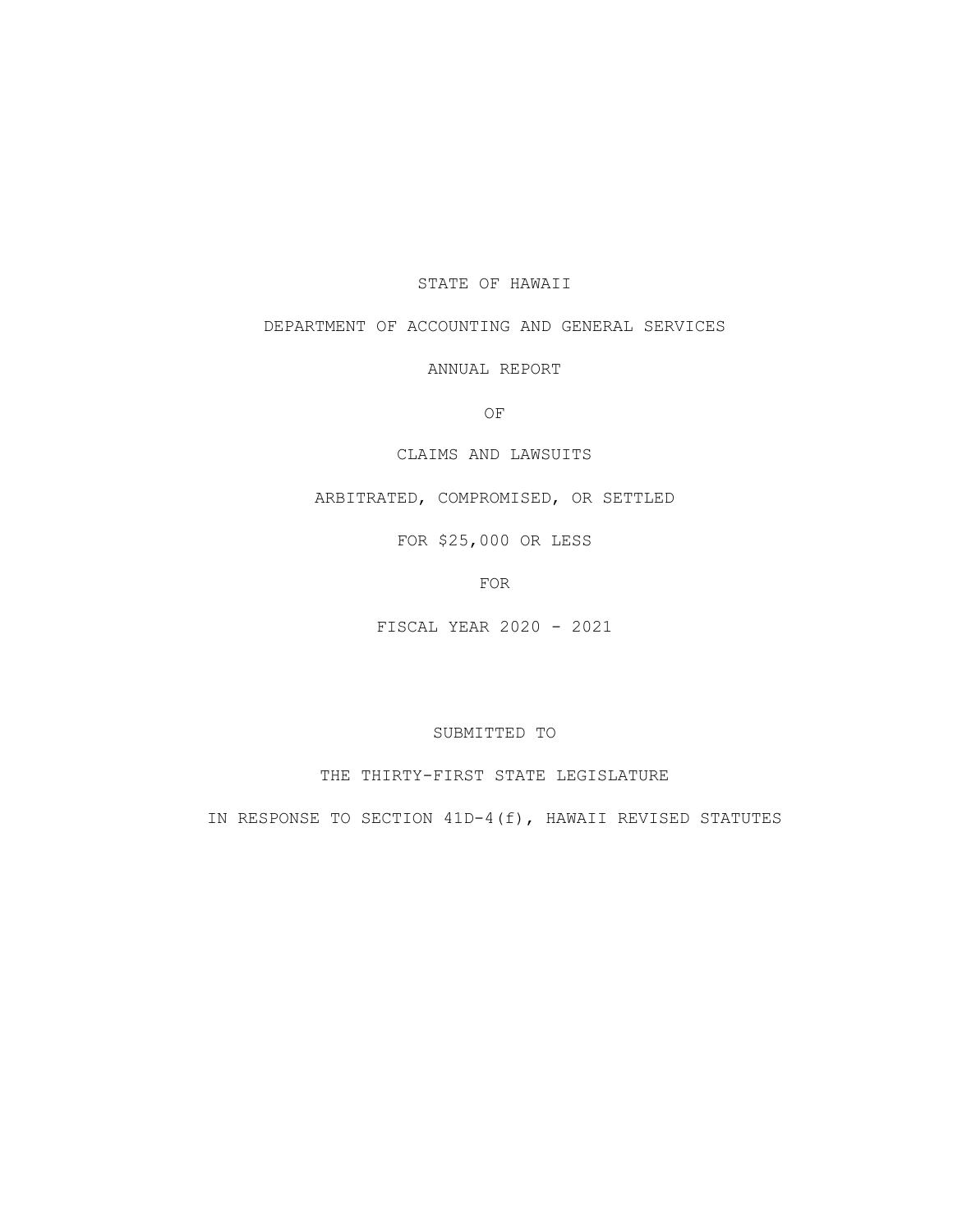# **SECTION 1: CLAIMS ARBITRATED, COMPROMISED, OR SETTLED**

**a) \$0-\$5,000.00:**

| 2.<br>260.37<br>AINGE, BARBARA<br>3.<br>2,518.19<br>AITCHISON, KATHLEEN EVANS<br>101.18<br>4.<br>AKINA, HAUNANI & GREENE, FRANK<br>5.<br>995.09<br>AKUNA, ASHLYN<br>6.<br>94.24<br>ALEXANDER, NICHOLAS SADAYOSHI<br>7.<br>103.93<br>ALLEN, JAMALE MARKIEST<br>8.<br>ANDRADE, BLANE AND NICOLE<br>484.38<br>186.50<br>9.<br>ANDRES, LORI ANN & DEO NOEL<br>340.13<br>ARAKAKI, JON & LORI<br>418.85<br>ARNOLD, ELENA C.<br>361.24<br>AU, MICAH AND EDEN L.<br>AWA, THEODORE<br>829.97<br>AXELSON, LYNN EMIKO<br>495.00<br>AYTCH, MELANIE AND KIRK<br>119.19<br>BACON UNIVERSAL<br>1,960.67<br>153.48<br>BAKER, MELISSA MARIE<br>BARICUATRO, MARILOU<br>1,014.76<br>163.10<br>BEARD, RUTH<br>BIDDLE, RANDY JOEL<br>219.90<br>BIELLO, ANDREW RALPH<br>194.72<br>648.92<br>BISHOP, HOWARD W.<br>10.00<br>BLAZIER, DREW<br>133.50<br>BORNEMANN, RYAN MICHAEL<br>996.85<br>BOYCE, PATRICK GLENN<br>BREZEALE, ERNEST<br>554.49<br>BROOME, JAMIE M.<br>616.49<br>BROWN, CHRISTINA<br>335.35<br>BUNCE, KENNETH R.<br>147.64<br>BURNS, NICHOLAS<br>25.00<br>339.16<br>CABALAR, SAMUEL & LILAHNEE<br>CADIZ, RAQUEL VILLARTA<br>3,903.97<br>33.<br>62.49<br>CALVO, MARLYNN DUMLAO<br>34.<br>969.28<br>CAMACHO, GALE K.<br>324.35<br>CARTER, STEVEN |     |                       |          |
|---------------------------------------------------------------------------------------------------------------------------------------------------------------------------------------------------------------------------------------------------------------------------------------------------------------------------------------------------------------------------------------------------------------------------------------------------------------------------------------------------------------------------------------------------------------------------------------------------------------------------------------------------------------------------------------------------------------------------------------------------------------------------------------------------------------------------------------------------------------------------------------------------------------------------------------------------------------------------------------------------------------------------------------------------------------------------------------------------------------------------------------------------------------------------------------------------------------------------------------|-----|-----------------------|----------|
|                                                                                                                                                                                                                                                                                                                                                                                                                                                                                                                                                                                                                                                                                                                                                                                                                                                                                                                                                                                                                                                                                                                                                                                                                                       | 1.  | ABRAHAM, PETER BURTON | \$921.76 |
|                                                                                                                                                                                                                                                                                                                                                                                                                                                                                                                                                                                                                                                                                                                                                                                                                                                                                                                                                                                                                                                                                                                                                                                                                                       |     |                       |          |
|                                                                                                                                                                                                                                                                                                                                                                                                                                                                                                                                                                                                                                                                                                                                                                                                                                                                                                                                                                                                                                                                                                                                                                                                                                       |     |                       |          |
|                                                                                                                                                                                                                                                                                                                                                                                                                                                                                                                                                                                                                                                                                                                                                                                                                                                                                                                                                                                                                                                                                                                                                                                                                                       |     |                       |          |
|                                                                                                                                                                                                                                                                                                                                                                                                                                                                                                                                                                                                                                                                                                                                                                                                                                                                                                                                                                                                                                                                                                                                                                                                                                       |     |                       |          |
|                                                                                                                                                                                                                                                                                                                                                                                                                                                                                                                                                                                                                                                                                                                                                                                                                                                                                                                                                                                                                                                                                                                                                                                                                                       |     |                       |          |
|                                                                                                                                                                                                                                                                                                                                                                                                                                                                                                                                                                                                                                                                                                                                                                                                                                                                                                                                                                                                                                                                                                                                                                                                                                       |     |                       |          |
|                                                                                                                                                                                                                                                                                                                                                                                                                                                                                                                                                                                                                                                                                                                                                                                                                                                                                                                                                                                                                                                                                                                                                                                                                                       |     |                       |          |
|                                                                                                                                                                                                                                                                                                                                                                                                                                                                                                                                                                                                                                                                                                                                                                                                                                                                                                                                                                                                                                                                                                                                                                                                                                       |     |                       |          |
|                                                                                                                                                                                                                                                                                                                                                                                                                                                                                                                                                                                                                                                                                                                                                                                                                                                                                                                                                                                                                                                                                                                                                                                                                                       | 10. |                       |          |
|                                                                                                                                                                                                                                                                                                                                                                                                                                                                                                                                                                                                                                                                                                                                                                                                                                                                                                                                                                                                                                                                                                                                                                                                                                       | 11. |                       |          |
|                                                                                                                                                                                                                                                                                                                                                                                                                                                                                                                                                                                                                                                                                                                                                                                                                                                                                                                                                                                                                                                                                                                                                                                                                                       | 12. |                       |          |
|                                                                                                                                                                                                                                                                                                                                                                                                                                                                                                                                                                                                                                                                                                                                                                                                                                                                                                                                                                                                                                                                                                                                                                                                                                       | 13. |                       |          |
|                                                                                                                                                                                                                                                                                                                                                                                                                                                                                                                                                                                                                                                                                                                                                                                                                                                                                                                                                                                                                                                                                                                                                                                                                                       | 14. |                       |          |
|                                                                                                                                                                                                                                                                                                                                                                                                                                                                                                                                                                                                                                                                                                                                                                                                                                                                                                                                                                                                                                                                                                                                                                                                                                       | 15. |                       |          |
|                                                                                                                                                                                                                                                                                                                                                                                                                                                                                                                                                                                                                                                                                                                                                                                                                                                                                                                                                                                                                                                                                                                                                                                                                                       | 16. |                       |          |
|                                                                                                                                                                                                                                                                                                                                                                                                                                                                                                                                                                                                                                                                                                                                                                                                                                                                                                                                                                                                                                                                                                                                                                                                                                       | 17. |                       |          |
|                                                                                                                                                                                                                                                                                                                                                                                                                                                                                                                                                                                                                                                                                                                                                                                                                                                                                                                                                                                                                                                                                                                                                                                                                                       | 18. |                       |          |
|                                                                                                                                                                                                                                                                                                                                                                                                                                                                                                                                                                                                                                                                                                                                                                                                                                                                                                                                                                                                                                                                                                                                                                                                                                       | 19. |                       |          |
|                                                                                                                                                                                                                                                                                                                                                                                                                                                                                                                                                                                                                                                                                                                                                                                                                                                                                                                                                                                                                                                                                                                                                                                                                                       | 20. |                       |          |
|                                                                                                                                                                                                                                                                                                                                                                                                                                                                                                                                                                                                                                                                                                                                                                                                                                                                                                                                                                                                                                                                                                                                                                                                                                       | 21. |                       |          |
|                                                                                                                                                                                                                                                                                                                                                                                                                                                                                                                                                                                                                                                                                                                                                                                                                                                                                                                                                                                                                                                                                                                                                                                                                                       | 22. |                       |          |
|                                                                                                                                                                                                                                                                                                                                                                                                                                                                                                                                                                                                                                                                                                                                                                                                                                                                                                                                                                                                                                                                                                                                                                                                                                       | 23. |                       |          |
|                                                                                                                                                                                                                                                                                                                                                                                                                                                                                                                                                                                                                                                                                                                                                                                                                                                                                                                                                                                                                                                                                                                                                                                                                                       | 24. |                       |          |
|                                                                                                                                                                                                                                                                                                                                                                                                                                                                                                                                                                                                                                                                                                                                                                                                                                                                                                                                                                                                                                                                                                                                                                                                                                       | 25. |                       |          |
|                                                                                                                                                                                                                                                                                                                                                                                                                                                                                                                                                                                                                                                                                                                                                                                                                                                                                                                                                                                                                                                                                                                                                                                                                                       | 26. |                       |          |
|                                                                                                                                                                                                                                                                                                                                                                                                                                                                                                                                                                                                                                                                                                                                                                                                                                                                                                                                                                                                                                                                                                                                                                                                                                       | 27. |                       |          |
|                                                                                                                                                                                                                                                                                                                                                                                                                                                                                                                                                                                                                                                                                                                                                                                                                                                                                                                                                                                                                                                                                                                                                                                                                                       | 28. |                       |          |
|                                                                                                                                                                                                                                                                                                                                                                                                                                                                                                                                                                                                                                                                                                                                                                                                                                                                                                                                                                                                                                                                                                                                                                                                                                       | 29. |                       |          |
|                                                                                                                                                                                                                                                                                                                                                                                                                                                                                                                                                                                                                                                                                                                                                                                                                                                                                                                                                                                                                                                                                                                                                                                                                                       | 30. |                       |          |
|                                                                                                                                                                                                                                                                                                                                                                                                                                                                                                                                                                                                                                                                                                                                                                                                                                                                                                                                                                                                                                                                                                                                                                                                                                       | 31. |                       |          |
|                                                                                                                                                                                                                                                                                                                                                                                                                                                                                                                                                                                                                                                                                                                                                                                                                                                                                                                                                                                                                                                                                                                                                                                                                                       | 32. |                       |          |
|                                                                                                                                                                                                                                                                                                                                                                                                                                                                                                                                                                                                                                                                                                                                                                                                                                                                                                                                                                                                                                                                                                                                                                                                                                       |     |                       |          |
|                                                                                                                                                                                                                                                                                                                                                                                                                                                                                                                                                                                                                                                                                                                                                                                                                                                                                                                                                                                                                                                                                                                                                                                                                                       |     |                       |          |
|                                                                                                                                                                                                                                                                                                                                                                                                                                                                                                                                                                                                                                                                                                                                                                                                                                                                                                                                                                                                                                                                                                                                                                                                                                       | 35. |                       |          |
| 36.<br>CASTRO, BLAIZE                                                                                                                                                                                                                                                                                                                                                                                                                                                                                                                                                                                                                                                                                                                                                                                                                                                                                                                                                                                                                                                                                                                                                                                                                 |     |                       | 99.86    |
| CENIDO, TERRENCE<br>50.00                                                                                                                                                                                                                                                                                                                                                                                                                                                                                                                                                                                                                                                                                                                                                                                                                                                                                                                                                                                                                                                                                                                                                                                                             | 37. |                       |          |
| 657.50<br>CHANG, WYMAN                                                                                                                                                                                                                                                                                                                                                                                                                                                                                                                                                                                                                                                                                                                                                                                                                                                                                                                                                                                                                                                                                                                                                                                                                | 38. |                       |          |
| 832.21<br>CHEAP PLASTIC CONTAINERS INC.                                                                                                                                                                                                                                                                                                                                                                                                                                                                                                                                                                                                                                                                                                                                                                                                                                                                                                                                                                                                                                                                                                                                                                                               | 39. |                       |          |
| 175.67<br>CHIN, BILLY                                                                                                                                                                                                                                                                                                                                                                                                                                                                                                                                                                                                                                                                                                                                                                                                                                                                                                                                                                                                                                                                                                                                                                                                                 | 40. |                       |          |
| 1,788.50<br>CHING, ELDEN K.                                                                                                                                                                                                                                                                                                                                                                                                                                                                                                                                                                                                                                                                                                                                                                                                                                                                                                                                                                                                                                                                                                                                                                                                           | 41. |                       |          |
| 93.60<br>CHOCK, GAYLEN AND MARCELLA                                                                                                                                                                                                                                                                                                                                                                                                                                                                                                                                                                                                                                                                                                                                                                                                                                                                                                                                                                                                                                                                                                                                                                                                   | 42. |                       |          |
| CHRISTY, MICHAEL PAUL<br>1,871.77                                                                                                                                                                                                                                                                                                                                                                                                                                                                                                                                                                                                                                                                                                                                                                                                                                                                                                                                                                                                                                                                                                                                                                                                     | 43. |                       |          |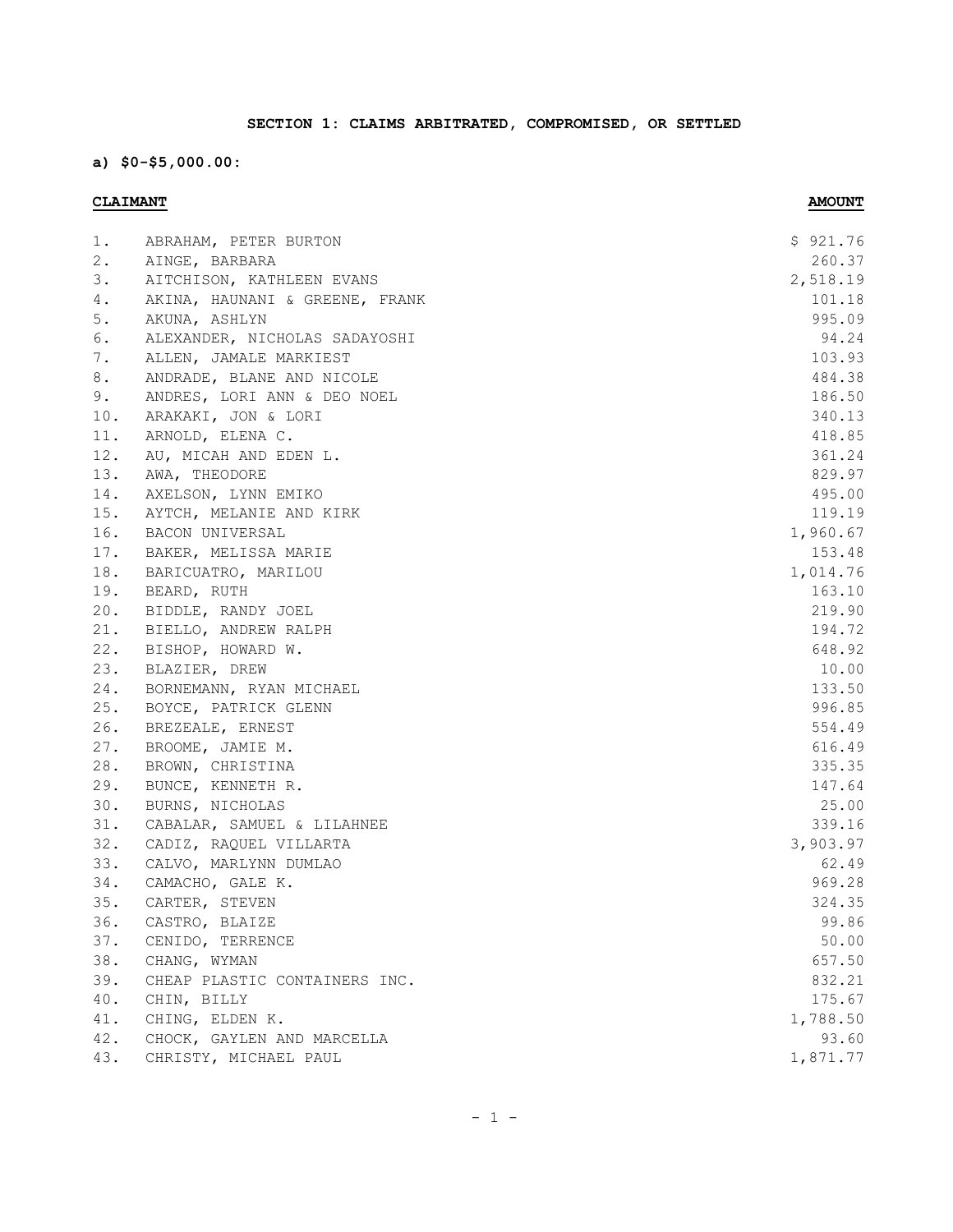| 235.84<br>CHUNG, ADELIA<br>79.84<br>CHUNG, PATRICK W.<br>CHUNG, STEVEN R.<br>60.37<br>130.88<br>COASTAL PLANNERS, LLC<br>COMPTON, AMY NOELLE<br>1,357.70<br>290.73<br>COOPER, TANYA K.F.<br>CORRAL, JOSE RAYMUNDO<br>236.27<br>212.08<br>COSME, MILTON T.<br>CRAFT, JOHNA DIANE<br>260.98<br>688.63<br>CRISANTO, COWDERY (GEICO)<br>254.73<br>CROSS, ANDREW<br>216.74<br>CROSS, ELIZABETH P.L.<br>CURRIE, LOGAN & PANETTA, NICHOLAS<br>62.50<br>825.39<br>DASHEFSKY, HOWARD<br>1,265.92<br>DE CARVALHO, ALFREDO (STATE FARM)<br>DICKINSON, SHEILA LEILANI<br>385.17<br>DUMAS, KANAKO<br>118.23<br>804.10<br>DUNBAR, LANCE M.<br>DURON, TIBURCIO<br>523.54<br>152.08<br>EAST WEST MARKETING INC.<br>EEN, KENNETH<br>340.00<br>ENOKA, TROY TAKESHI<br>1,270.47<br>326.86<br>ENTERPRISE RENT-A-CAR (RENTER PHILLIP TALLO)<br>ESTABILIO, DELIS MONTE<br>509.75<br>FEJARANG, GLENN ROBERT<br>331.32<br>250.00<br>FENUMIAI, VENISE<br>FERNLUND, JR., RUSSELL WALTER<br>199.00<br>1,264.36<br>FRANTZ, LAVERNE<br>FREIMUTH, ANNETTE<br>509.35<br>270.30<br>FRICKE, ROBERT KENNETH<br>912.79<br>FUJIYAMA, DARRYL K.<br>603.75<br>FULTON, LISA<br>215.58<br>GARY, DEENA<br>GIAMANCO, NICOLE MICHELLE<br>279.63<br>GO, LORALEI N.<br>250.91<br>668.97<br>GODWIN, JOSEPH DANIEL<br>500.00<br>GOMES, JR, VERNON JOSEPH<br>3,428.00<br>GORDON, SCOTT LEE V. SEQUEIRA, FRANCIS ET AL.<br>GORDON, SCOTT LEE V. SEQUEIRA, FRANCIS ET AL.<br>4,072.00<br>HANSEN, DYLAN ALEXANDER<br>647.55<br>HARA, ALLISON AND FAY<br>58.10<br>78.71<br>HARADA, GARRET AND IRENE<br>375.00<br>HARDISTY, RACHEL JULIA<br>HARPER, JAMES R.<br>342.30<br>HARRINGTON, SCOTT<br>500.00 | 44. | CHUN, GERALD & LYNETTE | 264.44 |
|--------------------------------------------------------------------------------------------------------------------------------------------------------------------------------------------------------------------------------------------------------------------------------------------------------------------------------------------------------------------------------------------------------------------------------------------------------------------------------------------------------------------------------------------------------------------------------------------------------------------------------------------------------------------------------------------------------------------------------------------------------------------------------------------------------------------------------------------------------------------------------------------------------------------------------------------------------------------------------------------------------------------------------------------------------------------------------------------------------------------------------------------------------------------------------------------------------------------------------------------------------------------------------------------------------------------------------------------------------------------------------------------------------------------------------------------------------------------------------------------------------------------------------------------------------------------------------------------------------------------------------------------------|-----|------------------------|--------|
|                                                                                                                                                                                                                                                                                                                                                                                                                                                                                                                                                                                                                                                                                                                                                                                                                                                                                                                                                                                                                                                                                                                                                                                                                                                                                                                                                                                                                                                                                                                                                                                                                                                  | 45. |                        |        |
|                                                                                                                                                                                                                                                                                                                                                                                                                                                                                                                                                                                                                                                                                                                                                                                                                                                                                                                                                                                                                                                                                                                                                                                                                                                                                                                                                                                                                                                                                                                                                                                                                                                  | 46. |                        |        |
|                                                                                                                                                                                                                                                                                                                                                                                                                                                                                                                                                                                                                                                                                                                                                                                                                                                                                                                                                                                                                                                                                                                                                                                                                                                                                                                                                                                                                                                                                                                                                                                                                                                  | 47. |                        |        |
|                                                                                                                                                                                                                                                                                                                                                                                                                                                                                                                                                                                                                                                                                                                                                                                                                                                                                                                                                                                                                                                                                                                                                                                                                                                                                                                                                                                                                                                                                                                                                                                                                                                  | 48. |                        |        |
|                                                                                                                                                                                                                                                                                                                                                                                                                                                                                                                                                                                                                                                                                                                                                                                                                                                                                                                                                                                                                                                                                                                                                                                                                                                                                                                                                                                                                                                                                                                                                                                                                                                  | 49. |                        |        |
|                                                                                                                                                                                                                                                                                                                                                                                                                                                                                                                                                                                                                                                                                                                                                                                                                                                                                                                                                                                                                                                                                                                                                                                                                                                                                                                                                                                                                                                                                                                                                                                                                                                  | 50. |                        |        |
|                                                                                                                                                                                                                                                                                                                                                                                                                                                                                                                                                                                                                                                                                                                                                                                                                                                                                                                                                                                                                                                                                                                                                                                                                                                                                                                                                                                                                                                                                                                                                                                                                                                  | 51. |                        |        |
|                                                                                                                                                                                                                                                                                                                                                                                                                                                                                                                                                                                                                                                                                                                                                                                                                                                                                                                                                                                                                                                                                                                                                                                                                                                                                                                                                                                                                                                                                                                                                                                                                                                  | 52. |                        |        |
|                                                                                                                                                                                                                                                                                                                                                                                                                                                                                                                                                                                                                                                                                                                                                                                                                                                                                                                                                                                                                                                                                                                                                                                                                                                                                                                                                                                                                                                                                                                                                                                                                                                  | 53. |                        |        |
|                                                                                                                                                                                                                                                                                                                                                                                                                                                                                                                                                                                                                                                                                                                                                                                                                                                                                                                                                                                                                                                                                                                                                                                                                                                                                                                                                                                                                                                                                                                                                                                                                                                  | 54. |                        |        |
|                                                                                                                                                                                                                                                                                                                                                                                                                                                                                                                                                                                                                                                                                                                                                                                                                                                                                                                                                                                                                                                                                                                                                                                                                                                                                                                                                                                                                                                                                                                                                                                                                                                  | 55. |                        |        |
|                                                                                                                                                                                                                                                                                                                                                                                                                                                                                                                                                                                                                                                                                                                                                                                                                                                                                                                                                                                                                                                                                                                                                                                                                                                                                                                                                                                                                                                                                                                                                                                                                                                  | 56. |                        |        |
|                                                                                                                                                                                                                                                                                                                                                                                                                                                                                                                                                                                                                                                                                                                                                                                                                                                                                                                                                                                                                                                                                                                                                                                                                                                                                                                                                                                                                                                                                                                                                                                                                                                  | 57. |                        |        |
|                                                                                                                                                                                                                                                                                                                                                                                                                                                                                                                                                                                                                                                                                                                                                                                                                                                                                                                                                                                                                                                                                                                                                                                                                                                                                                                                                                                                                                                                                                                                                                                                                                                  | 58. |                        |        |
|                                                                                                                                                                                                                                                                                                                                                                                                                                                                                                                                                                                                                                                                                                                                                                                                                                                                                                                                                                                                                                                                                                                                                                                                                                                                                                                                                                                                                                                                                                                                                                                                                                                  | 59. |                        |        |
|                                                                                                                                                                                                                                                                                                                                                                                                                                                                                                                                                                                                                                                                                                                                                                                                                                                                                                                                                                                                                                                                                                                                                                                                                                                                                                                                                                                                                                                                                                                                                                                                                                                  | 60. |                        |        |
|                                                                                                                                                                                                                                                                                                                                                                                                                                                                                                                                                                                                                                                                                                                                                                                                                                                                                                                                                                                                                                                                                                                                                                                                                                                                                                                                                                                                                                                                                                                                                                                                                                                  | 61. |                        |        |
|                                                                                                                                                                                                                                                                                                                                                                                                                                                                                                                                                                                                                                                                                                                                                                                                                                                                                                                                                                                                                                                                                                                                                                                                                                                                                                                                                                                                                                                                                                                                                                                                                                                  | 62. |                        |        |
|                                                                                                                                                                                                                                                                                                                                                                                                                                                                                                                                                                                                                                                                                                                                                                                                                                                                                                                                                                                                                                                                                                                                                                                                                                                                                                                                                                                                                                                                                                                                                                                                                                                  | 63. |                        |        |
|                                                                                                                                                                                                                                                                                                                                                                                                                                                                                                                                                                                                                                                                                                                                                                                                                                                                                                                                                                                                                                                                                                                                                                                                                                                                                                                                                                                                                                                                                                                                                                                                                                                  | 64. |                        |        |
|                                                                                                                                                                                                                                                                                                                                                                                                                                                                                                                                                                                                                                                                                                                                                                                                                                                                                                                                                                                                                                                                                                                                                                                                                                                                                                                                                                                                                                                                                                                                                                                                                                                  | 65. |                        |        |
|                                                                                                                                                                                                                                                                                                                                                                                                                                                                                                                                                                                                                                                                                                                                                                                                                                                                                                                                                                                                                                                                                                                                                                                                                                                                                                                                                                                                                                                                                                                                                                                                                                                  | 66. |                        |        |
|                                                                                                                                                                                                                                                                                                                                                                                                                                                                                                                                                                                                                                                                                                                                                                                                                                                                                                                                                                                                                                                                                                                                                                                                                                                                                                                                                                                                                                                                                                                                                                                                                                                  | 67. |                        |        |
|                                                                                                                                                                                                                                                                                                                                                                                                                                                                                                                                                                                                                                                                                                                                                                                                                                                                                                                                                                                                                                                                                                                                                                                                                                                                                                                                                                                                                                                                                                                                                                                                                                                  | 68. |                        |        |
|                                                                                                                                                                                                                                                                                                                                                                                                                                                                                                                                                                                                                                                                                                                                                                                                                                                                                                                                                                                                                                                                                                                                                                                                                                                                                                                                                                                                                                                                                                                                                                                                                                                  | 69. |                        |        |
|                                                                                                                                                                                                                                                                                                                                                                                                                                                                                                                                                                                                                                                                                                                                                                                                                                                                                                                                                                                                                                                                                                                                                                                                                                                                                                                                                                                                                                                                                                                                                                                                                                                  | 70. |                        |        |
|                                                                                                                                                                                                                                                                                                                                                                                                                                                                                                                                                                                                                                                                                                                                                                                                                                                                                                                                                                                                                                                                                                                                                                                                                                                                                                                                                                                                                                                                                                                                                                                                                                                  | 71. |                        |        |
|                                                                                                                                                                                                                                                                                                                                                                                                                                                                                                                                                                                                                                                                                                                                                                                                                                                                                                                                                                                                                                                                                                                                                                                                                                                                                                                                                                                                                                                                                                                                                                                                                                                  | 72. |                        |        |
|                                                                                                                                                                                                                                                                                                                                                                                                                                                                                                                                                                                                                                                                                                                                                                                                                                                                                                                                                                                                                                                                                                                                                                                                                                                                                                                                                                                                                                                                                                                                                                                                                                                  | 73. |                        |        |
|                                                                                                                                                                                                                                                                                                                                                                                                                                                                                                                                                                                                                                                                                                                                                                                                                                                                                                                                                                                                                                                                                                                                                                                                                                                                                                                                                                                                                                                                                                                                                                                                                                                  | 74. |                        |        |
|                                                                                                                                                                                                                                                                                                                                                                                                                                                                                                                                                                                                                                                                                                                                                                                                                                                                                                                                                                                                                                                                                                                                                                                                                                                                                                                                                                                                                                                                                                                                                                                                                                                  | 75. |                        |        |
|                                                                                                                                                                                                                                                                                                                                                                                                                                                                                                                                                                                                                                                                                                                                                                                                                                                                                                                                                                                                                                                                                                                                                                                                                                                                                                                                                                                                                                                                                                                                                                                                                                                  | 76. |                        |        |
|                                                                                                                                                                                                                                                                                                                                                                                                                                                                                                                                                                                                                                                                                                                                                                                                                                                                                                                                                                                                                                                                                                                                                                                                                                                                                                                                                                                                                                                                                                                                                                                                                                                  | 77. |                        |        |
|                                                                                                                                                                                                                                                                                                                                                                                                                                                                                                                                                                                                                                                                                                                                                                                                                                                                                                                                                                                                                                                                                                                                                                                                                                                                                                                                                                                                                                                                                                                                                                                                                                                  | 78. |                        |        |
|                                                                                                                                                                                                                                                                                                                                                                                                                                                                                                                                                                                                                                                                                                                                                                                                                                                                                                                                                                                                                                                                                                                                                                                                                                                                                                                                                                                                                                                                                                                                                                                                                                                  | 79. |                        |        |
|                                                                                                                                                                                                                                                                                                                                                                                                                                                                                                                                                                                                                                                                                                                                                                                                                                                                                                                                                                                                                                                                                                                                                                                                                                                                                                                                                                                                                                                                                                                                                                                                                                                  | 80. |                        |        |
|                                                                                                                                                                                                                                                                                                                                                                                                                                                                                                                                                                                                                                                                                                                                                                                                                                                                                                                                                                                                                                                                                                                                                                                                                                                                                                                                                                                                                                                                                                                                                                                                                                                  | 81. |                        |        |
|                                                                                                                                                                                                                                                                                                                                                                                                                                                                                                                                                                                                                                                                                                                                                                                                                                                                                                                                                                                                                                                                                                                                                                                                                                                                                                                                                                                                                                                                                                                                                                                                                                                  | 82. |                        |        |
|                                                                                                                                                                                                                                                                                                                                                                                                                                                                                                                                                                                                                                                                                                                                                                                                                                                                                                                                                                                                                                                                                                                                                                                                                                                                                                                                                                                                                                                                                                                                                                                                                                                  | 83. |                        |        |
|                                                                                                                                                                                                                                                                                                                                                                                                                                                                                                                                                                                                                                                                                                                                                                                                                                                                                                                                                                                                                                                                                                                                                                                                                                                                                                                                                                                                                                                                                                                                                                                                                                                  | 84. |                        |        |
|                                                                                                                                                                                                                                                                                                                                                                                                                                                                                                                                                                                                                                                                                                                                                                                                                                                                                                                                                                                                                                                                                                                                                                                                                                                                                                                                                                                                                                                                                                                                                                                                                                                  | 85. |                        |        |
|                                                                                                                                                                                                                                                                                                                                                                                                                                                                                                                                                                                                                                                                                                                                                                                                                                                                                                                                                                                                                                                                                                                                                                                                                                                                                                                                                                                                                                                                                                                                                                                                                                                  | 86. |                        |        |
|                                                                                                                                                                                                                                                                                                                                                                                                                                                                                                                                                                                                                                                                                                                                                                                                                                                                                                                                                                                                                                                                                                                                                                                                                                                                                                                                                                                                                                                                                                                                                                                                                                                  | 87. |                        |        |
|                                                                                                                                                                                                                                                                                                                                                                                                                                                                                                                                                                                                                                                                                                                                                                                                                                                                                                                                                                                                                                                                                                                                                                                                                                                                                                                                                                                                                                                                                                                                                                                                                                                  | 88. |                        |        |
|                                                                                                                                                                                                                                                                                                                                                                                                                                                                                                                                                                                                                                                                                                                                                                                                                                                                                                                                                                                                                                                                                                                                                                                                                                                                                                                                                                                                                                                                                                                                                                                                                                                  | 89. |                        |        |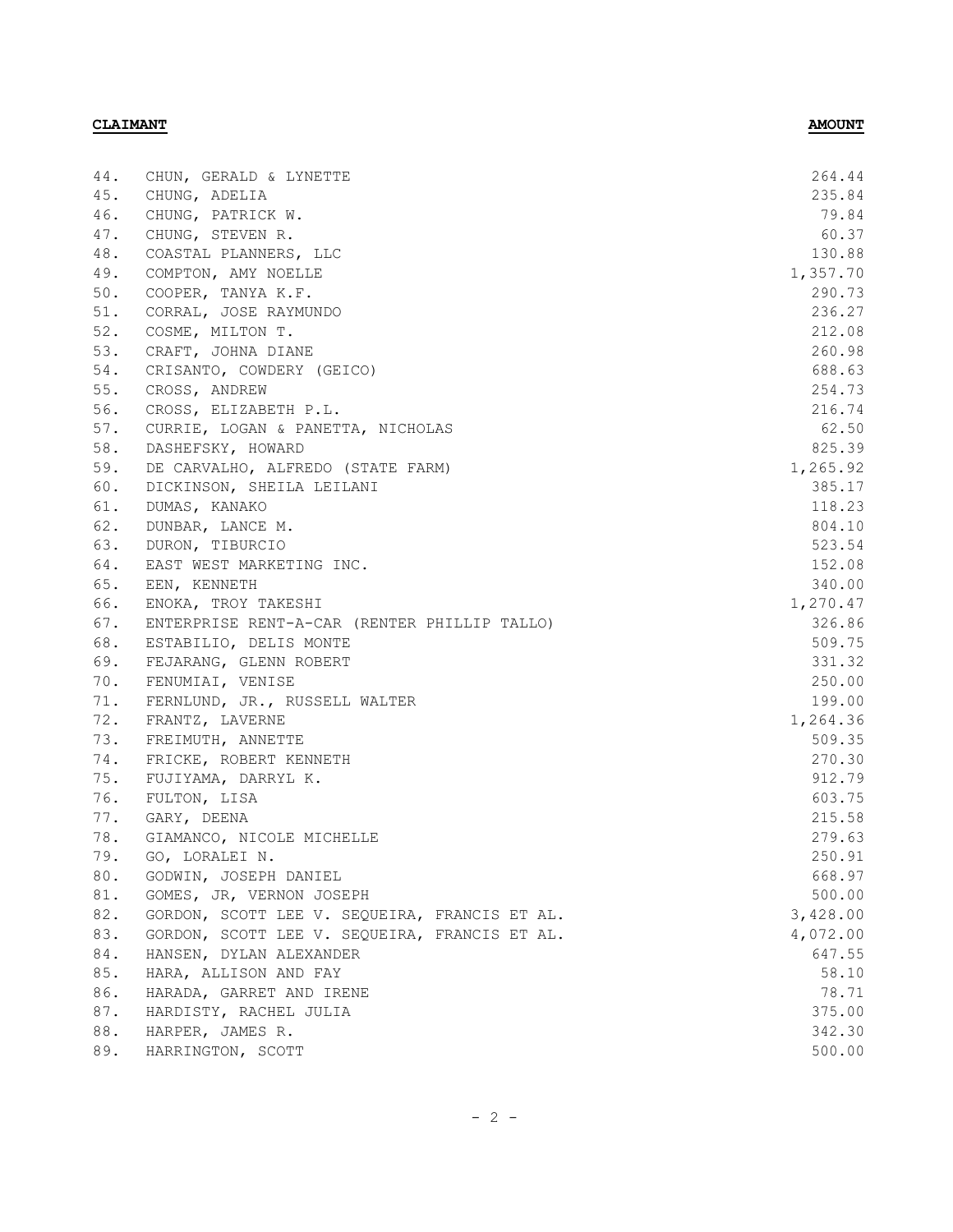| 90.  | HART, HAVEN                                        | 319.56   |
|------|----------------------------------------------------|----------|
| 91.  | HASHIMOTO, BRANDON                                 | 802.00   |
| 92.  | HEE, MONA LISA (FIRST INSURANCE)                   | 2,713.70 |
| 93.  | HEIDEL, JOHN ROBERT                                | 181.72   |
| 94.  | HENRY, RICHARD                                     | 340.50   |
| 95.  | HERNANDEZ, PAUL JR.                                | 619.97   |
| 96.  | HESS, PATRICK                                      | 513.09   |
| 97.  | HEU, JONATHAN KAILIPELEULI                         | 96.59    |
| 98.  | HIL-CAR INVESTMENTS LTD.                           | 101.17   |
| 99.  | HIRAI, SHANNON                                     | 314.14   |
|      | 100. HIROKAWA, LANCE                               | 379.30   |
|      | 101. HOLBORN, ANTHONY JOSEPH                       | 607.06   |
|      | 102. HOPKINS, HEIDI                                | 144.24   |
|      | 103. HUGHES, MIKE                                  | 573.56   |
|      | 104. HUNTER, JONATHAN (GEICO)                      | 2,413.88 |
|      | 105. ICHIMURA, ROBERTA                             | 224.99   |
|      | 106. IGNACIO, DERWIN AND STEPHANIE                 | 4,510.86 |
|      | 107. IHU, TANYA LEI                                | 1,177.02 |
|      | 108. ILIO PRODUCST LLC                             | 746.00   |
|      | 109. ISARA, CAMI LEI                               | 3,979.92 |
|      | 110. IWAISHI, CRAIG                                | 549.75   |
|      | 111. JACKSON, KATRINA MAY A.                       | 135.67   |
|      | 112. JENKINS, RICARDO                              | 351.63   |
|      | 113. JOHNSON, JOQUESHA KEVON                       | 257.38   |
|      | 114. K.M.G. ( A MINOR)                             | 200.00   |
|      | 115. KAAHANUI, VERNON                              | 934.18   |
|      | 116. KAANAANA, PANOLA & KAANAANA-LINDSEY, TOMACENE | 237.45   |
|      | 117. KAGAWA, CODY T.                               | 797.82   |
|      | 118. KAONOHI, LANCE KAOHIAI                        | 365.13   |
|      | 119. KATAHARA, GERALD                              | 334.54   |
|      | 120. KAU, DWIGHT                                   | 288.94   |
|      | 121. KAUPU, JOSEPH                                 | 216.18   |
|      | 122. KAWANO, DARRYL                                | 587.20   |
|      | 123. KITAOKA, LESLEY                               | 419.48   |
|      | 124. KRAYNEK, CHRISTOPHER AND KELLY                | 220.57   |
|      | 125. KRAYNEK, CHRISTOPHER AND KELLY                | 220.57   |
| 126. | KUAHINE, YVONNE KIYOKO                             | 194.60   |
| 127. | LAU, PATRICK C.                                    | 876.81   |
| 128. | LAWRENCE, DELTON JR. & MARIE                       | 78.53    |
| 129. | LAWSON, JAMES AND BOBETTE                          | 87.50    |
| 130. | LEE, ROCHELLE & WESCOTT                            | 295.20   |
| 131. | LEE, ROCHELLE L.                                   | 371.98   |
| 132. | LEONG, RYAN                                        | 500.00   |
| 133. | LEUNG, AMY                                         | 250.00   |
| 134. | LINDEN, CARL AND DEBORAH                           | 306.23   |
| 135. | LINTZ, JEFFREY & GALINA                            | 395.55   |
|      |                                                    |          |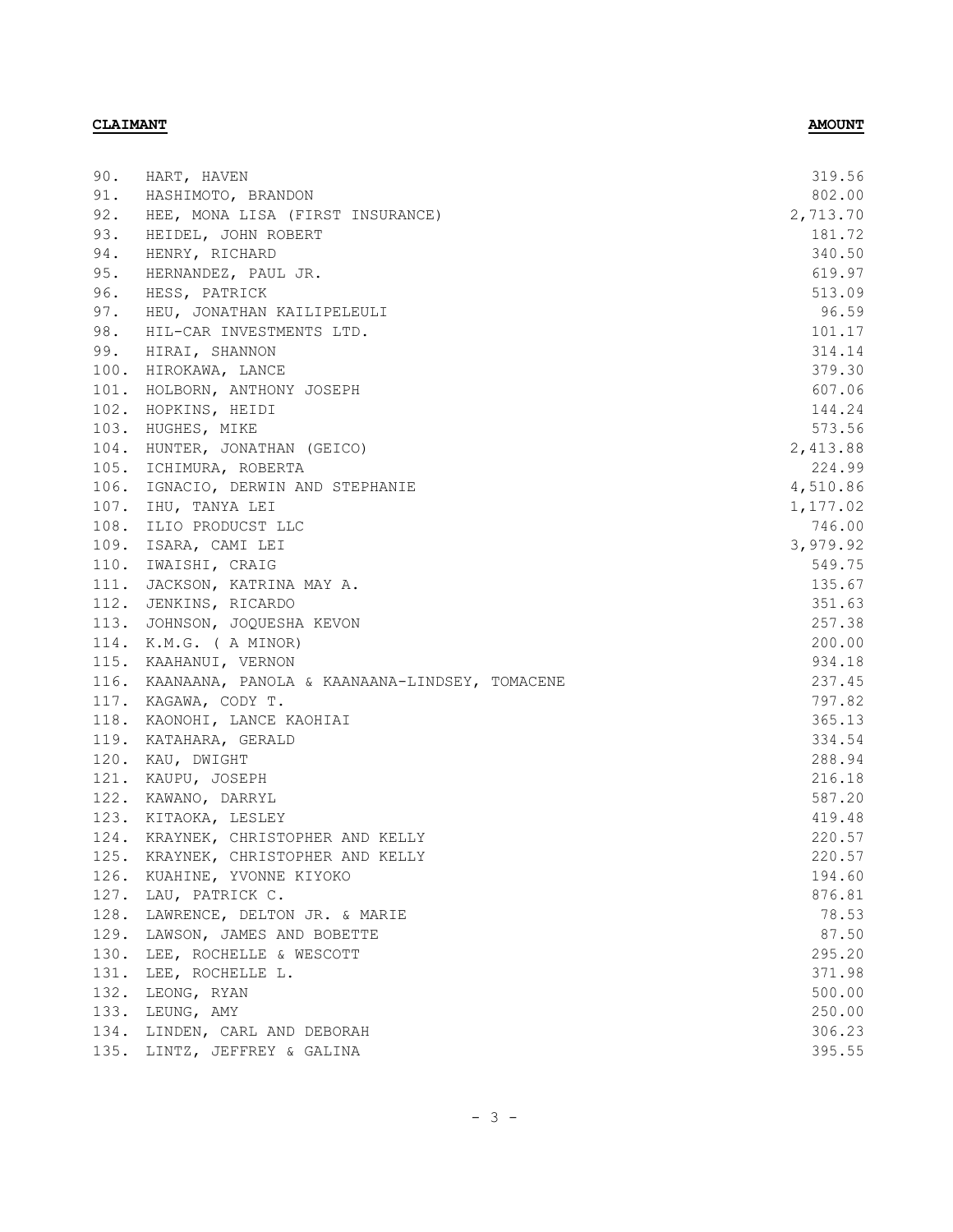| 136. | LKC (A MINOR)                                 | 417.00   |
|------|-----------------------------------------------|----------|
|      | 137. LOCKEN, NICHOLAS B.                      | 282.68   |
|      | 138. LOO, GAVIN                               | 368.04   |
| 139. | LUKOV, TATYANA & GEORGI                       | 207.97   |
| 140. | LUM, NATALIE CHIEMI                           | 1,184.88 |
| 141. | MAGLASANG, STACY                              | 241.89   |
|      | 142. MAGNO, MELANIE                           | 4,012.70 |
|      | 143. MANDALONIZ, SONIA JOY                    | 1,052.76 |
|      | 144. MANZE, MUHAMED                           | 335.15   |
|      | 145. MAPANAO, EDWARD & LINDSAY RAE (ALLSTATE) | 1,022.34 |
|      | 146. MARESH, KALEB CHRISTOPHER                | 835.00   |
|      | 147. MARSHALL, RANDY & DIANA                  | 106.24   |
|      | 148. MARUGG, LLOYD KEATING                    | 468.42   |
|      | 149. MATSUKAWA, ROBIN                         | 878.03   |
|      | 150. MATSUMOTO, MICHAEL PAUL                  | 322.64   |
|      | 151. MATSUMURA, SOO                           | 168.84   |
|      | 152. MCBRIDE, GAIL LEE                        | 774.87   |
|      | 153. MICHELMAN, KEKOA                         | 332.36   |
|      | 154. MIDDLETON, KENNETH                       | 383.35   |
|      | 155. MIERZWA, MARK                            | 426.84   |
|      | 156. MITCHELL, CORY LEE                       | 1,495.99 |
|      | 157. MONTOYA, NICHOLAS DAVID                  | 415.15   |
|      | 158. MORGAN, LORRIE                           | 1,398.65 |
|      | 159. MORTON, BLAINE                           | 2,793.80 |
|      | 160. MOSTELLA, JONATHAN T.                    | 15.00    |
|      | 161. MOTCHNIK, STEPHEN                        | 183.56   |
|      | 162. MYERS, KATHY MICHIKO                     | 105.88   |
|      | 163. NADALIN, CAROLINE & WONG, EIKO           | 61.25    |
| 164. | NAKAYAMA, GAYLE S.                            | 260.89   |
| 165. | NASU, RIKI                                    | 1,390.43 |
| 166. | NOYES, TONY GLENDEN                           | 291.17   |
| 167. | OLIVEIRA, JAMES AND MERCY                     | 480.54   |
|      | 168. OLIVEIRA-PAYTON, JULIE                   | 299.00   |
|      | 169. ONOUYE, CASEY                            | 1,664.78 |
|      | 170. ORR, TREVOR                              | 242.65   |
|      | 171. PALABAY, GERALDINE                       | 112.50   |
| 172. | PANG, EMILY PUALANI                           | 946.50   |
|      | 173. PARK, FAITH                              | 447.91   |
|      | 174. PASCUBILLO, SAMUEL KAUIOKALANI           | 311.40   |
|      | 175. PATTERSON, DANIEL JAMES                  | 444.29   |
| 176. | PHOENIX, JAMES ALKAISER                       | 992.61   |
| 177. | POZAS, DANIELLA APRIL NUEVA                   | 182.08   |
| 178. | PRESTI, CODY                                  | 13.75    |
| 179. | QUON, ALICIA                                  | 184.32   |
|      | 180. RAMIREZ, MASON L.                        | 331.77   |
|      | 181. REILEY, RORY S.                          | 680.66   |
|      |                                               |          |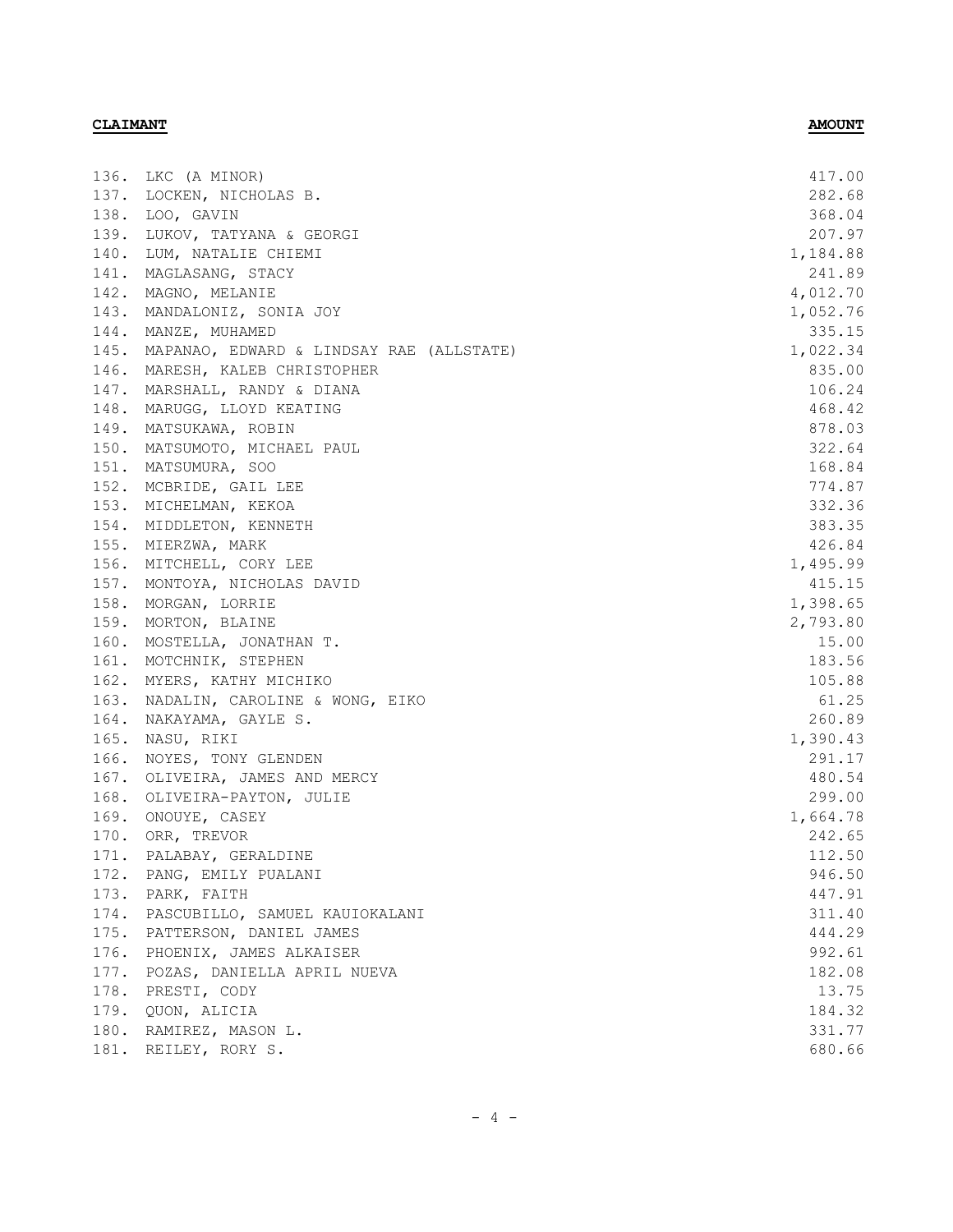|      | 182. RHOADS, WANDA Y.               | 1,876.51 |
|------|-------------------------------------|----------|
|      | 183. RICHMOND, HOWARD CLARK         | 161.00   |
|      | 184. RIDGWAY, ERROL LYNN            | 161.36   |
| 185. | ROBINSON, KATHRYN L.                | 100.00   |
| 186. | ROSAM, TAZ & KRYSS, CAITLIN (GEICO) | 2,895.90 |
| 187. | ROSE, CRYSTAL K.                    | 1,272.25 |
| 188. | ROSE, TIMOTHY JUDE                  | 170.08   |
| 189. | SHIGETA, JAREN                      | 627.40   |
| 190. | SIEVERTS, AYUMI                     | 652.60   |
| 191. | SKENDERIAN FAMILY TRUST             | 550.00   |
|      | 192. SOMERVILLE, ROWENA ANELAAULII  | 96.26    |
|      | 193. SOTOZA, VINCE NEIL ANDRES      | 2,744.50 |
|      | 194. STAPLES, CHESTER               | 1,577.45 |
|      | 195. STEINBACH, RONJA MAGDALENA     | 80.46    |
|      | 196. SUAAVA, BIBIANA (GEICO)        | 1,788.96 |
| 197. | TAMARU, JILLIAN                     | 120.76   |
| 198. | TAMAYOSE, GREG & WAIPUILANI         | 392.16   |
| 199. | TAMURA, MARSHA & HAMILTON, GUY      | 150.53   |
| 200. | TANAKA, DARREN M.                   | 1,890.82 |
| 201. | TAVARES, CRAIG ALAN                 | 344.57   |
| 202. | TEVES, VALERIE YUKIE                | 200.18   |
| 203. | THE GAS COMPANY LLC DBA HAWAII GAS  | 992.91   |
| 204. | THOMPSON, AMBERLENE                 | 621.50   |
| 205. | TOFT, PAULA M.                      | 283.50   |
| 206. | TOM, KAIPO (STATE FARM)             | 1,242.94 |
| 207. | TOMITA, JAYMIE HISAKO               | 39.45    |
| 208. | TSUJI, BRUCE M.                     | 275.00   |
| 209. | TYMICK, JOSEPH                      | 311.45   |
| 210. | VIERRA, JOSEPH R.                   | 435.93   |
| 211. | VINLUAN, SARINA M.                  | 225.28   |
| 212. | VON GOGH, KEOMAILANI D.             | 320.38   |
| 213. | WHITWELL, BRYAN AND ROXANN          | 439.78   |
| 214. | WILHITE, STEVE EDWARD               | 282.00   |
| 215. | WILKINSON, JOHN                     | 1,361.25 |
|      | 216. WOLL, JASON AND ROVETTE        | 110.98   |
|      | 217. WONG, VIOLET A.                | 63.62    |
| 218. | WRIGHT, NATHAN                      | 690.00   |
| 219. | YEE, ARIAN                          | 37.81    |
| 220. | YOKOYAMA, CRISTY                    | 3,088.43 |
| 221. | YOKOYAMA, GARY M.                   | 486.89   |
| 222. | YONAMINE, JOY M.                    | 270.52   |
| 223. | YOSHIOKA, KEITH AND AVIS            | 311.86   |
| 224. | YUEN, PEARL P.J.C.                  | 178.78   |
| 225. | YUKUMOTO, TODD PAUL                 | 115.00   |
| 226. | ZACHARY, JOHN ROBERTS               | 1,484.15 |
| 227. | ZUKERON, KENDALL TAKASHI            | 56.10    |
|      |                                     |          |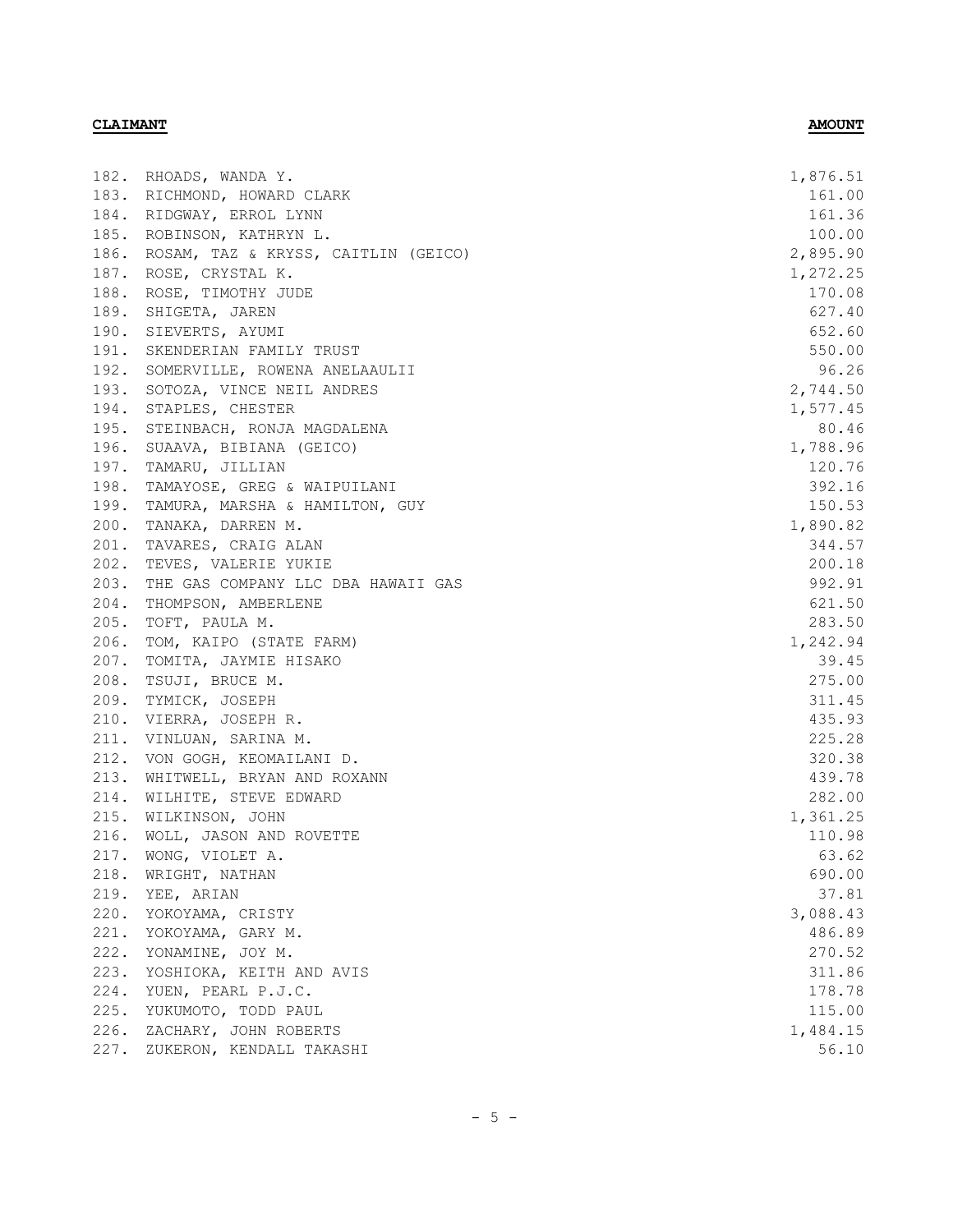| <b>CLAIMANT</b>                                               | <b>AMOUNT</b>                     |
|---------------------------------------------------------------|-----------------------------------|
| 1. FRANCIS, KYLE & ANGELA<br>2. PAHIO, ELAINE                 | \$13,591.50<br>15,000.00          |
| TOTAL PAID:                                                   | ==================<br>\$28,591.50 |
| d) \$15,001-\$20,000.00:                                      |                                   |
| <b>CLAIMANT</b>                                               | <b>AMOUNT</b>                     |
| 1. SERVCO WINDWARD TOYOTA (DTRIC)                             | \$18,809.50                       |
| TOTAL PAID:                                                   | ==================<br>\$18,809.50 |
| e) \$20,001-\$25,000.00:                                      |                                   |
| <b>CLAIMANT</b>                                               | <b>AMOUNT</b>                     |
| 1. SANTARONE, ANTHONE V. STATE OF HAWAII<br>2. Z.C. (A MINOR) | \$25,000.00<br>25,000.00          |
|                                                               | ==================                |

**b) \$5,001-\$10,000.00:**

## **CLAIMANT AMOUNT**

**TOTAL PAID:**

|    | <b>TOTAL PAID:</b>           | \$55,151.18 |
|----|------------------------------|-------------|
| 8. | WADE, GLENN                  | 6,488.62    |
| 7. | UEHARA, ERIN                 | 5,423.22    |
| 6. | TANGONAN, DARRELL TED        | 6,012.68    |
| 5. | SEO, EDNA M.                 | 8,441.51    |
| 4. | HAWKTREE INTERNATIONAL, INC. | 6,234.51    |
| 3. | FAAIFO, EVANGELIOUE KEHAU    | 6,273.30    |
| 2. | ELLIS, BRIAN & SHAWNTAE      | 6,949.42    |
| 1. | CONTARDI, ADAM (SF)          | \$9,327.92  |

# **TOTAL PAID:**

**c) \$10,001-\$15,000.00:**

# **TOTAL PAID: \$ 50,000.00**

# $- 6 -$

## **CLAIMANT AMOUNT**

## ==================

## **\$ 144,584.06**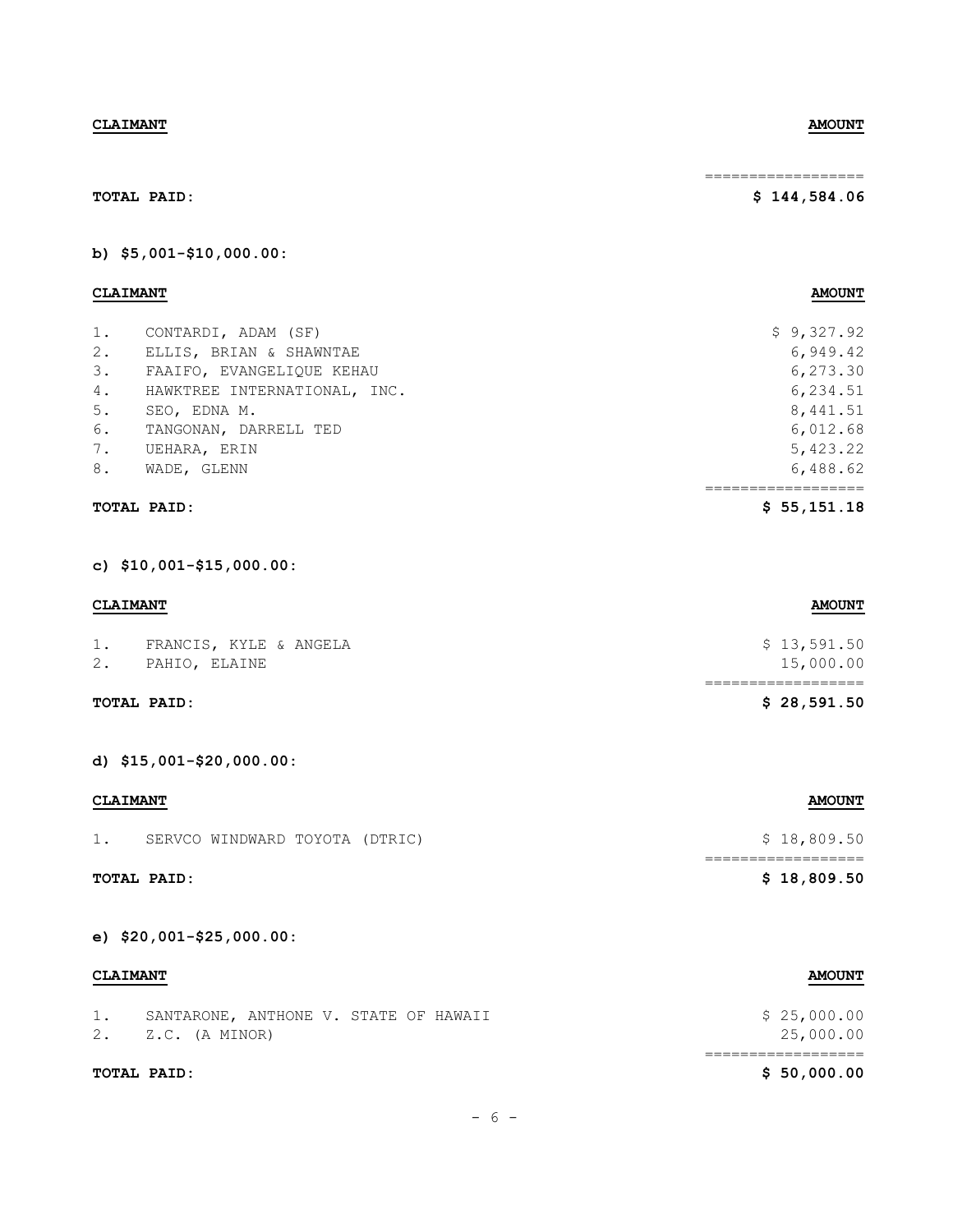# **SECTION 2: LAWSUITS ARBITRATED, COMPROMISED, OR SETTLED**

**a) \$0-\$5,000.00:**

## **CLAIMANT AMOUNT**

|    | TOTAL PAID:                                        | \$11,400.00 |
|----|----------------------------------------------------|-------------|
|    | 5. YBARRA, PEDRO NATIVIDAD III                     | 200.00      |
| 4. | SCOTT, JAMOUR PATRICK VS. STATE OF HAWAII, ET AL.  | 2,500.00    |
| 3. | BODE, ALEC J. V. DEPARTMENT OF LAND AND NATURAL RE | 1,500.00    |
| 2. | ARNETT, KRISTIE JEAN, ET AL. VS. STATE OF HAWAII,  | 5,000.00    |
| 1. | ANDERSON, VERNARD DIONNER VS. OCCC                 | \$2,200.00  |

**b) \$5,001-\$10,000.00:**

| <b>CLAIMANT</b> |             | <b>AMOUNT</b>              |            |
|-----------------|-------------|----------------------------|------------|
| 1.              |             | PAVSEK, JOSEPH V. SOH-DLNR | \$7,500.00 |
|                 | TOTAL PAID: |                            | \$7,500.00 |

**c) \$10,001-\$15,000.00:**

| <b>CLAIMANT</b> |  |  |  |  |  |  | <b>AMOUNT</b>                                      |  |             |
|-----------------|--|--|--|--|--|--|----------------------------------------------------|--|-------------|
|                 |  |  |  |  |  |  | LAU, SHAWN V. STATE OF HAWAII DEPARTMENT OF PUBLIC |  | \$12,000.00 |
| TOTAL PAID:     |  |  |  |  |  |  |                                                    |  | \$12,000.00 |

**d) \$15,001-\$20,000.00:**

| <b>CLAIMANT</b>          | <b>AMOUNT</b> |
|--------------------------|---------------|
| $1$ .<br>KUMIA, SELEENA  | \$20,000.00   |
| TOTAL PAID:              | \$20,000.00   |
| e) $$20,001-$25,000.00:$ |               |

| <b>CLAIMANT</b> | <b>AMOUNT</b> |
|-----------------|---------------|
|                 |               |
| TOTAL PAID:     | \$ 0.00       |